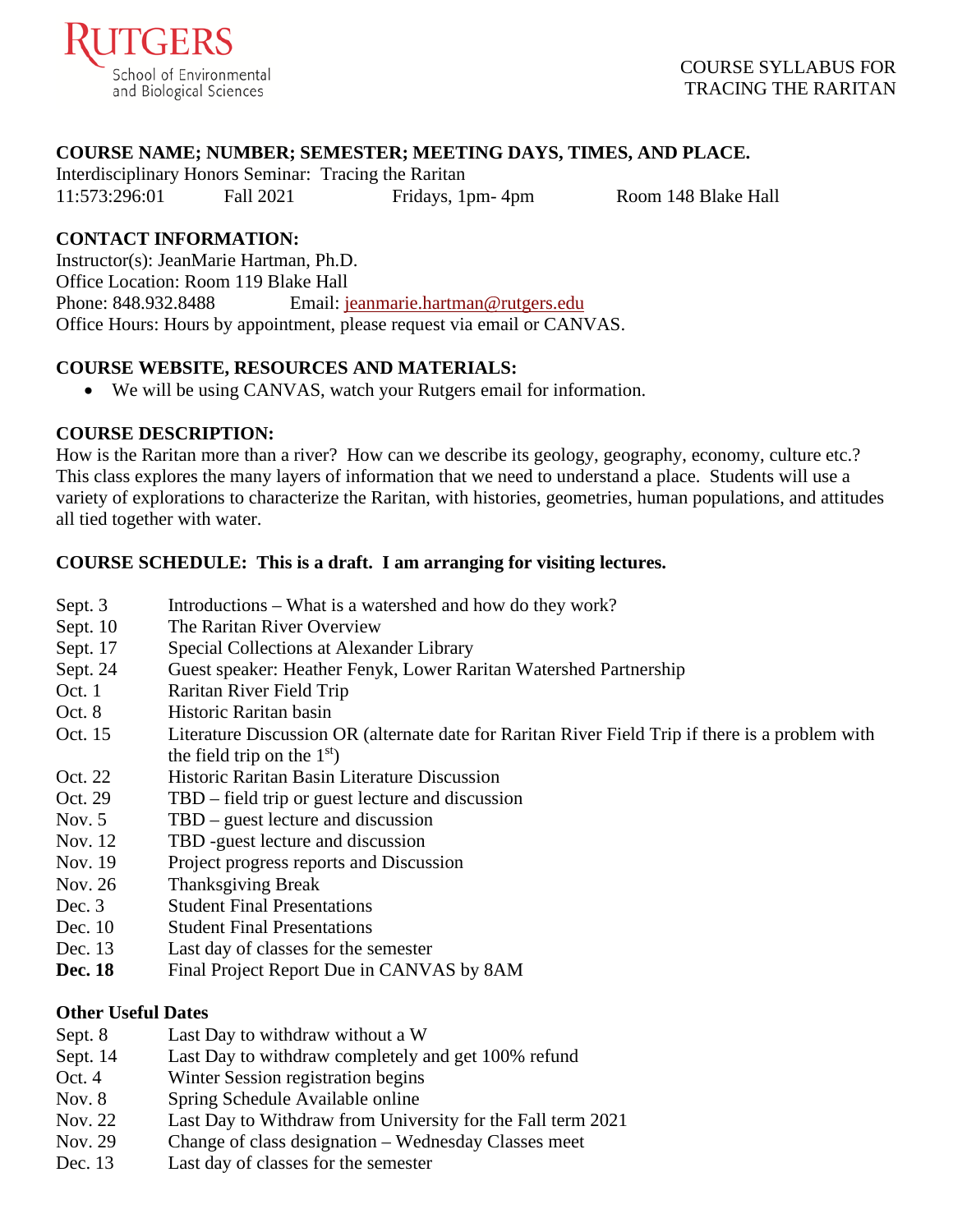

## COURSE SYLLABUS FOR TRACING THE RARITAN

Dec. 14-15 Reading Days

Dec. 16-23 Final Exam Period

# **LEARNING GOALS:**

Program Goal: Students will develop the skills to interpret science, technology, and cultural context to critique, design, and to envision and develop innovative solutions in sustainability, land stewardship, and other contemporary urban challenges

Learning Objectives

- Students gain an understanding of environmental principles that apply to place.
- Students gain a working knowledge of environmental literature.
- Students will integrate knowledge of physical sciences, natural sciences, social sciences and humanities.

# **ASSIGNMENTS/RESPONSIBILITIES & ASSESSMENT:**

- Students will be responsible for completing assigned readings before class.
- Students will turn in assignments by due dates
- Students will conduct one major team project
- Students will conduct one major individual project

# **ACCOMODATIONS FOR STUDENTS WITH DISABILITIES**

Please follow the procedures outlined at [https://ods.rutgers.edu/students/registration-form.](https://ods.rutgers.edu/students/registration-form) Full policies and procedures are at<https://ods.rutgers.edu/>

# **ABSENCE POLICY**

Students are expected to attend all classes; if you expect to miss one or two classes, please use the University absence reporting website<https://sims.rutgers.edu/ssra/>to indicate the date and reason for your absence. An email is automatically sent to me.

Students will be expected to make up work on a timeline set in a meeting with the instructor soon after (within a week) their absence.

This class will employ an active classroom model. Attendance and participation are critical for this style of learning.

# **FINAL EXAM/PAPER DATE AND TIME**

Online Final exam Schedule: <http://finalexams.rutgers.edu/> 18 December Final Project Report Due in Canvas by 8AM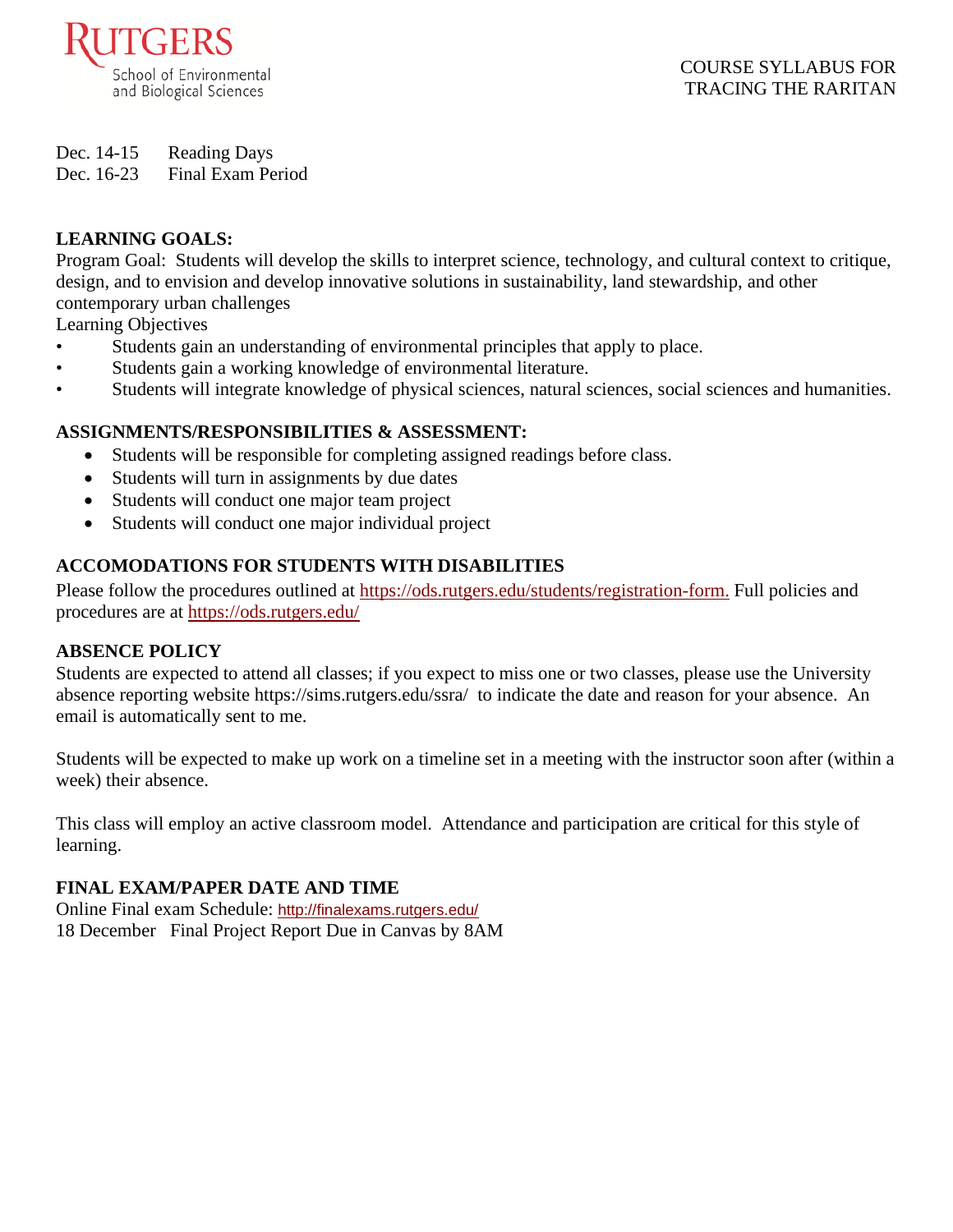

## COURSE SYLLABUS FOR TRACING THE RARITAN

# **ACADEMIC INTEGRITY**

The university's policy on Academic Integrity is available at [http://academicintegrity.rutgers.edu/academic](http://academicintegrity.rutgers.edu/academic-integrity-policy)[integrity-policy.](http://academicintegrity.rutgers.edu/academic-integrity-policy) The principles of academic integrity require that a student:

- properly acknowledge and cite all use of the ideas, results, or words of others.
- properly acknowledge all contributors to a given piece of work.
- make sure that all work submitted as his or her own in a course or other academic activity is produced without the aid of impermissible materials or impermissible collaboration.
- obtain all data or results by ethical means and report them accurately without suppressing any results inconsistent with his or her interpretation or conclusions.
- treat all other students in an ethical manner, respecting their integrity and right to pursue their educational goals without interference. This requires that a student neither facilitate academic dishonesty by others nor obstruct their academic progress.

uphold the canons of the ethical or professional code of the profession for which he or she is preparing. Adherence to these principles is necessary in order to ensure that

- everyone is given proper credit for his or her ideas, words, results, and other scholarly accomplishments.
- all student work is fairly evaluated and no student has an inappropriate advantage over others.
- the academic and ethical development of all students is fostered.
- the reputation of the University for integrity in its teaching, research, and scholarship is maintained and enhanced.

Failure to uphold these principles of academic integrity threatens both the reputation of the University and the value of the degrees awarded to its students. Every member of the University community therefore bears a responsibility for ensuring that the highest standards of academic integrity are upheld.